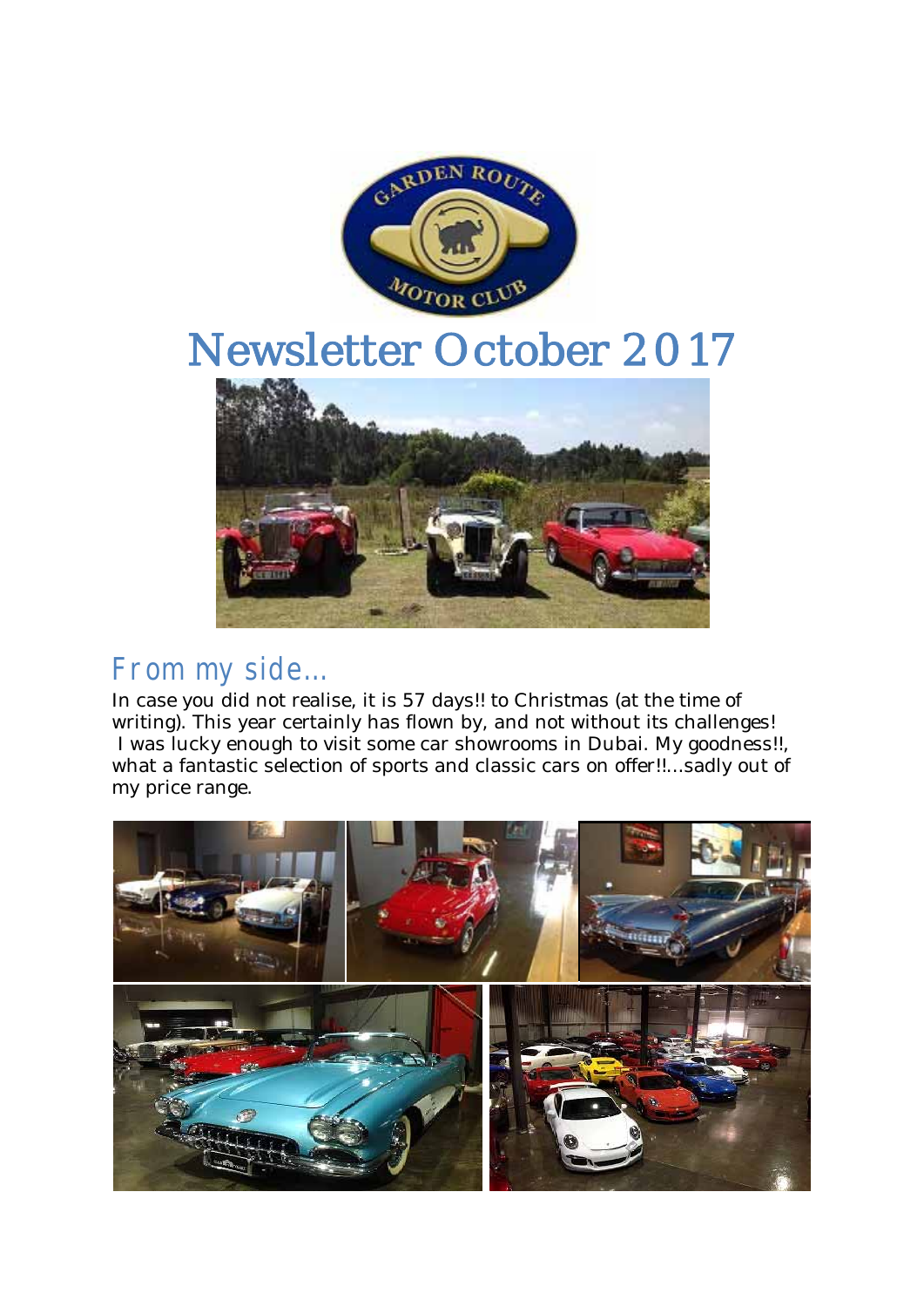Having been to Goodwood a few times and being fortunate enough to see Sir Sterling Moss in action, this car obviously was my favourite. A Mercedes Benz McLaren SLR – the Sterling Moss edition. Signed by him, no less.



Built to commemorate Stirling Moss' legendary 1955 Mille Miglia win, Mercedes only offered the car to current SLR owners. The SLR Stirling Moss is a wildly restyled version of the SLR that completely did away with both the roof and the windshield. And while the regular SLR's 5.4-liter supercharged V8 already made an impressive 617 horsepower, the SLR Stirling Moss got a bump up to 650 horsepower. I didn't bother to ask the selling price….



Take care, and strive to be happy.

# **Sylvia**

# **Chairman's Chirp**

The year is winding up at an alarming rate with still a couple of club activities to come -- never a dull moment . Please have a look at the calendar in the newsletter and diarise these dates . My life over the past couple of weeks have also been rather hectic with a trip to Cape Town, then to PE and then back to CT again. This will be followed on November 12 with the Cape Morgan tour, exploring the Eastern Cape for a week . GRMC members Paul & Sally Falla, Brian & Sue Dowding , John &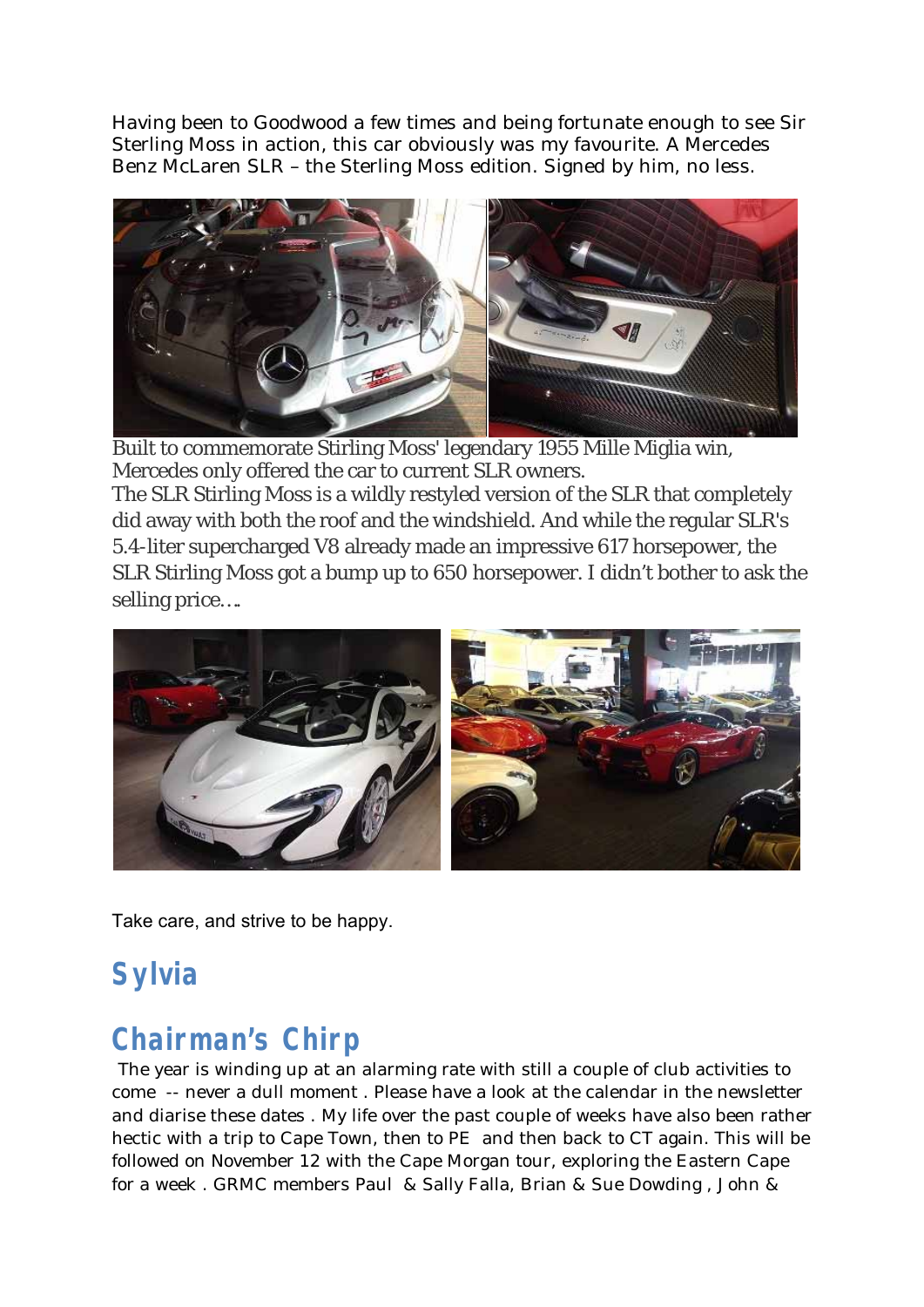Candy Fraser , Don & Joan Steenkamp , Mike & Alice Barber and Arthur & Penny Field will also be part of the of the group of 39 in total .

In the newsletter you will be reading about the Diaz Express outing held in October and the Ferrari 50th Anniversary tour held recently in SA . To Dennis Cook and Alistair Gibb many thanks for your contribution on these events.

The response to the GRMC Xmas lunch to be held at Ouland Royal, on November 19, has been overwhelming . We now have more than 80 members that will be joining us. It is an event that we all look forward to and I am sure that everyone will have an awesome day. To those who have will be joining us a very big thanks for your support.

On Sunday October 15 I went to the Cape Town motor Show held at Killarney International Raceway. Heavy rain overnight and the morning threatened to spoil the occasion. It certainly was some welcome relief for the Capetonians, but by far too little to break the drought conditions being experienced. ) However by midmorning the weather cleared and great numbers of spectators started arriving.



Fortunately the inclement weather precluded only a small number of the 1000 cars registered for display. Car clubs and individuals supported the event. On display was a vast and diverse mix of new, vintage, classic, hot rods, street rods, customised , heritage and exotic cars as well as motorcycles, tractors, and commercial vehicles of all kinds. Being a family occasion, pedal carts, bumper cars, a funfair, bands and a number of side shows were on hand to entertain. The motor show certainly was well supported by the Cape Town public.

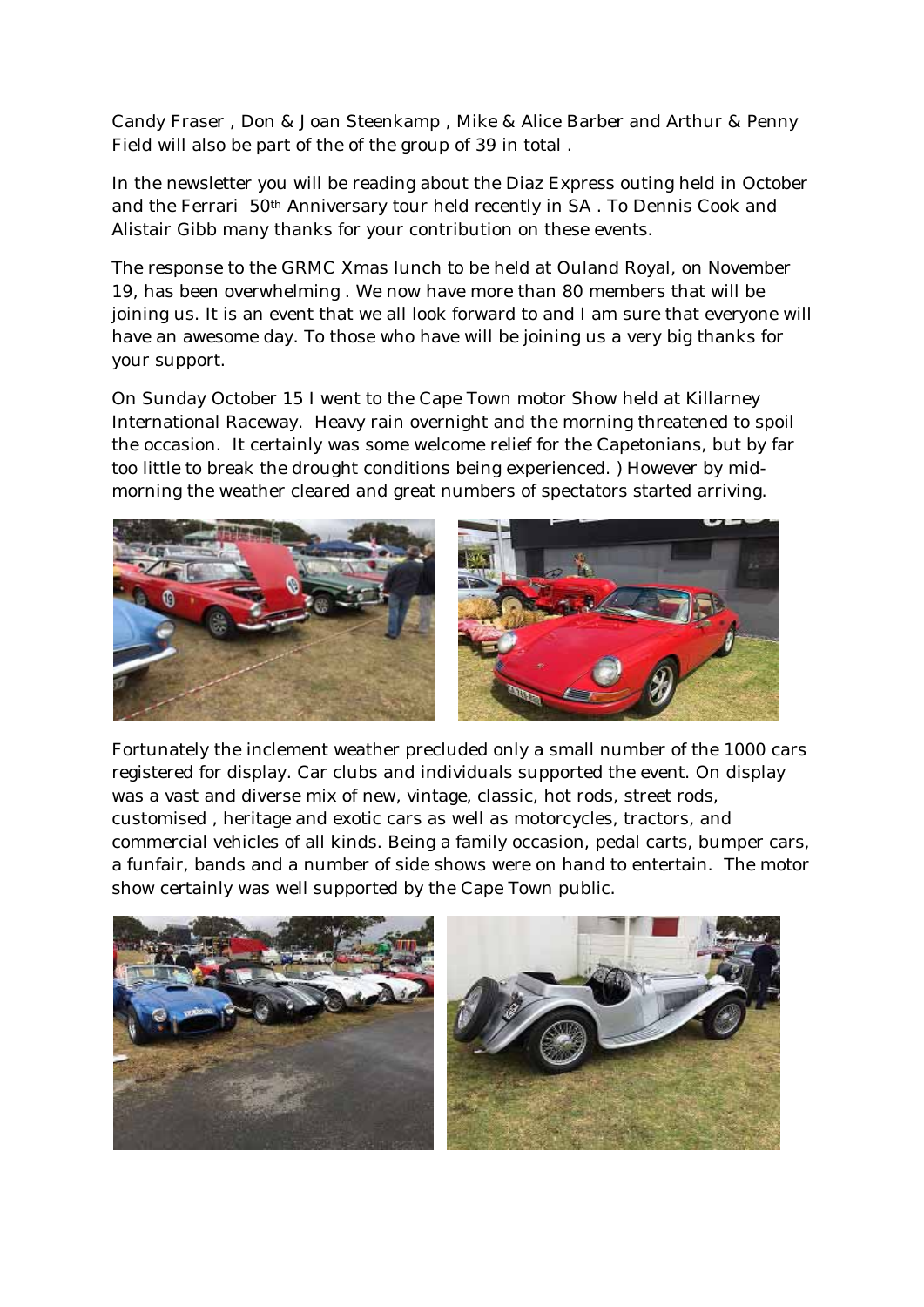GRMC was invited to come along and display some cars at the Plett Vintage & Vine Festival held at Luka Wine Farm located just outside of Plett. Because of the short notice and limited display area available and not a scheduled event I only invited a small group of members. In total we had a nice selection of 8 cars on display. With a band playing music, kids running around and lots of wine, beer, gin and a couple of food stalls available, a great day in a beautiful setting was enjoyed in a very social and relaxed atmosphere .



**IMPORTANT NOTICE.** It has come to my notice that my E-mails from my E-mail address peterp@afrihost.co.za to members who have a "gmail " E-mail address, are being divert to their " spam or junk " mail box. This is a recent occurrence. All other E-mail addresses are not affected. I have not been able to find a solution yet. If anybody has a solution to unblock this conundrum please let me know. In the interim please also check your spam or junk mail box for any of my communications.

With summer definitely now with us enjoy the drive. Until next time,

# **Peter**

**Convenors:** Peter Pretorius – peterp@afrihost.co.za – 044 5335114 / 0823214724 Trevor Cooper (MG CLUB – trevcooper@gmail.com – 044 3823322 / 0825766104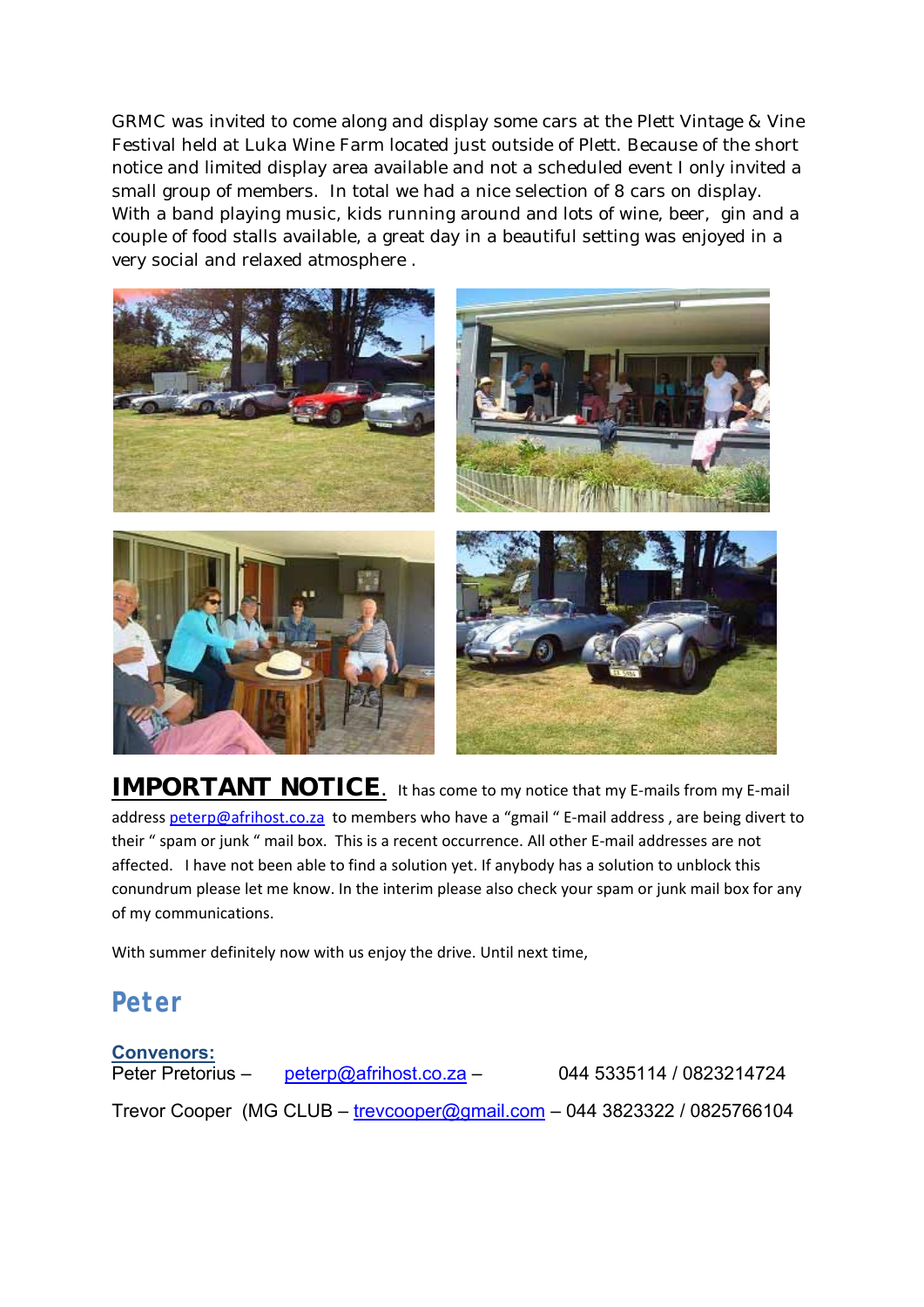## **FOR YOUR INFO…..**

- Regular Breakfast Runs are held on the last Sunday of each month
- Meeting places KNYSNA The Quays at the Waterfront at the end of Grey Street
- SEDGEFIELD Engen 1 Stop

# **CALENDAR OF EVENTS FOR 2017**

|                                       |                                                                                      | $14th$ Sat<br><b>GRMC Host</b><br>Diaz Express /<br>Lunch Mosselbay<br>Quays start 8H00<br>MG invited<br>BG/PP | $22^{nd}$ Sun<br><b>MG Host</b><br>Picnic/Braai<br>The Slades<br>Harkerville<br>10h30<br><b>GRMC</b> invited                                 | $29th$ Sun<br><b>MG Host</b><br><b>Breakfast Run</b><br>Berlin @ Plett<br>Quays start<br>09H00 Quays<br><b>GRMC</b> invited<br><b>Trevor Cooper</b> |
|---------------------------------------|--------------------------------------------------------------------------------------|----------------------------------------------------------------------------------------------------------------|----------------------------------------------------------------------------------------------------------------------------------------------|-----------------------------------------------------------------------------------------------------------------------------------------------------|
| Welcome /<br><b>November</b><br>ndark |                                                                                      | One<br>Month<br>To<br>Christmas                                                                                | $19th$ Sun<br><b>GRMC</b><br>Xmas Lunch<br><b>GRMC ONLY</b><br>SH/PP                                                                         | $26th$ Sun<br>MG Host<br><b>Breakfast Run</b><br>Zucchini Timber<br>Lake<br>Quays start<br>09H00<br><b>GRMC</b> invited                             |
|                                       | $1^{st}$ Fri<br>MG Host<br>Prawn Braai<br><b>MG Members</b><br>Only<br>Trevor Cooper | $16th$ Dec<br>Mosselbay Wheels<br>Gathering                                                                    | 8 <sup>th</sup> Fri<br>MG Host<br><b>Street Braai</b><br>Bodge/Norman<br>Frost/Brian<br><b>Bruce</b><br><b>GRMC</b> invited<br>Trevor Cooper | <b>Happy Holidays</b>                                                                                                                               |



# **November 2017**

**30th Robert Marais** 

3rd Cliff Hewitt 4<sup>th</sup> Gordon Steward 6<sup>th</sup> Paul Marshall<br><sup>7th</sup> Stuart Jones 8<sup>th</sup> Bunny Mentz 10<sup>th</sup> Ricky Maske 10<sup>th</sup> Ricky Maskew **10th David Wright 11th Graham MacDonald 11th Val Fuller 13th Mike Turner 14th Josee Lemieux 18th Ray Exton**  28<sup>th</sup> Bernd Rohloff 28<sup>th</sup> Mike Wragg **29th Wally Mears 30th Jean Mayhew 30th Ross Lawson**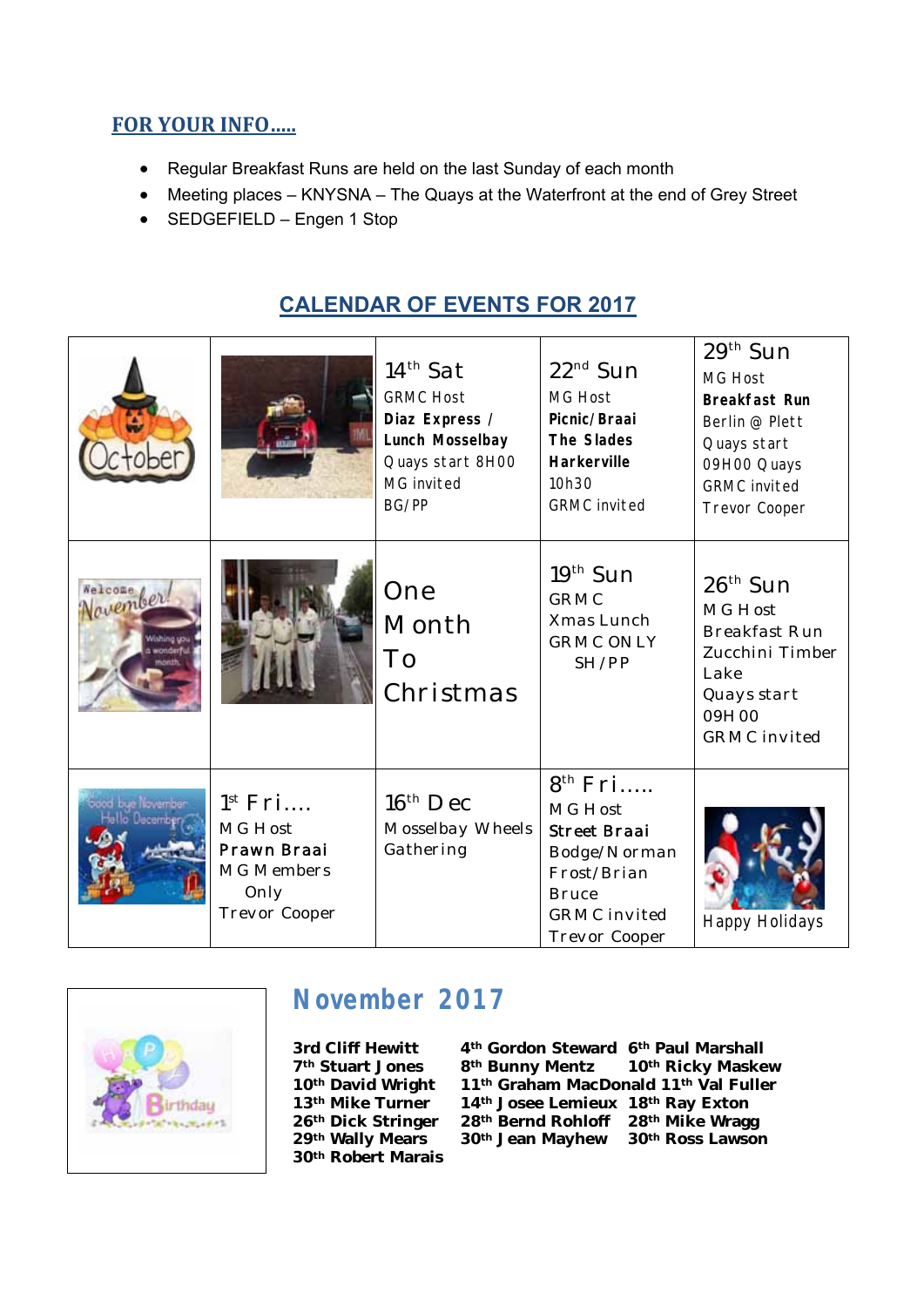# **Diaz Express- Saturday 14 October**

#### By Dennis Cook

The run to Hartenbos and train ride on the Diaz Express to Groot Brak and the Transkaroo restaurant has to be one of the Club's most memorable this year- and not just because of the 2 hour wait for the train at Hartenbos station followed by a 2 hour wait at the restaurant for food!! It was a fun event enjoyed in good humour by all who participated. The Diaz Express offers train rides excursions to a variety of attractions between Mossel Bay and George including Santos Beach, Great Brak River, Glentana and Maalgate‐ our intended destination.



After driving up the N2 to Mossel bay we arrived at Hartenbos station where "Dolf se Stasie" welcomed us. It seems to be a popular local watering hole, frequented more for the well-stocked and ample bar than the good value steaks and burgers on offer. The station is a quaint yesteryear wood and iron building, sporting some memorable old ads for our favourite beverages. It was here after the intended departure time that our organiser Brian Gibson received the news that the train would not depart at 10, but at 11:30 as the schedules had been changed after the Club had booked many months ago. Well, some headed for the bar to while away the time while others enjoyed coffee and snacks. We found that it was an ideal opportunity to meet a few new friends.



The Express finally arrived with 3 blue wagons named Tom, Dick and Harry and we all piled in to enjoy the trip, feeling a bit like kids on an outing- although there was a suggestion that we should sing it did not get going.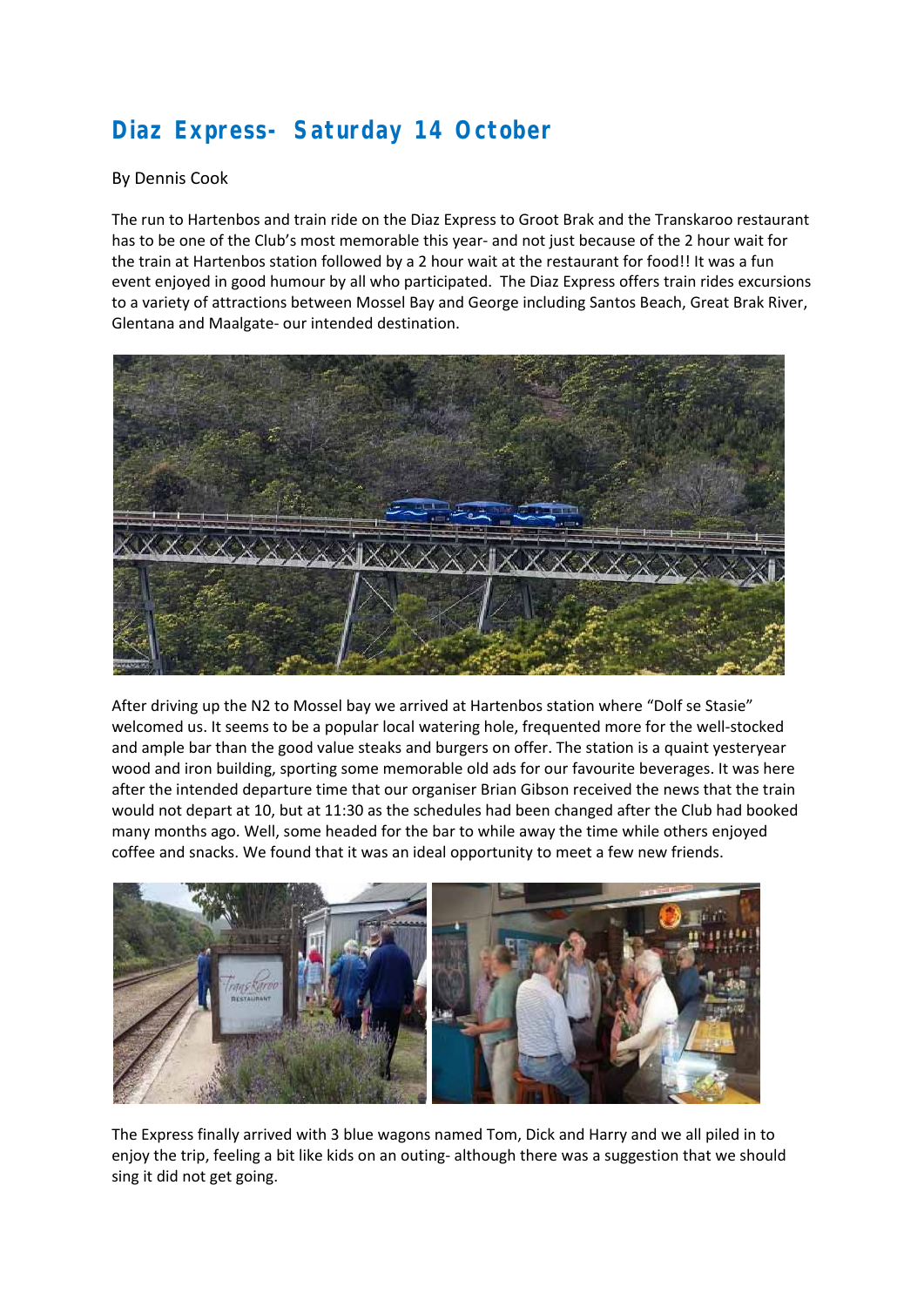The Express is driven, I was told, by a Rover 3.5 V8 motor, although it certainly was a lot quieter than our Chairman's Rover engined express! The journey offered lovely views over the sea, river estuaries, hidden seaside villages and the indigenous plant life of our floral Kingdom.



 Due to the schedule being behind we neither made the coffee stop nor Maalgate but alighted at a beautiful old wood and iron railway station, with lovely views over the lagoon in the tranquil town of Great Brak River at the Transkaroo restaurant.

 I am a great believer in using TripAdvisor for reviews before going anywhere and this place had many great reviews. It sure lived up to the part with vaulted wooden ceilings, ostrich egg chandeliers, and olde world décor. We found a brace of Healeys parked outside, already quaffing something enjoyable. It seems that the drivers went directly to the restaurant and while there was some ribbing about the Healeys not being able to make the full distance, I think it was to ensure that they could all sit at the same table!

The Transkaroo has a great reputation for gourmet Boerekos and the food was really good. What irked many is that the service was abysmal. After pointing out to the waiter the actual bottle of wine he wanted, Mike Stuart had to endure 3 different attempts by the waiter to bring him something else. Although the food had been ordered two weeks in advance it took 2 hours to arrive and while some were already enjoying their main courses 3 at our table were still waiting for their soup. The waiter assured them that this was because each bowl of soup "was individually prepared". While we were at the restaurant all 4 seasons seemed to come and go, but the rustic wooden benches outside offering lovely views of the lagoon made it seem an enticing venue to return and enjoy lunch in the Summer.

The group was unanimous in deciding not to proceed to Maalgate after the meal, in the interest of getting back to Hartenbos at a reasonable hour so that those of us whose cars have to rely on Lucas lights would not have to use them to get home. Thanks to Brian for organising this innovative and fun event which we enjoyed very much.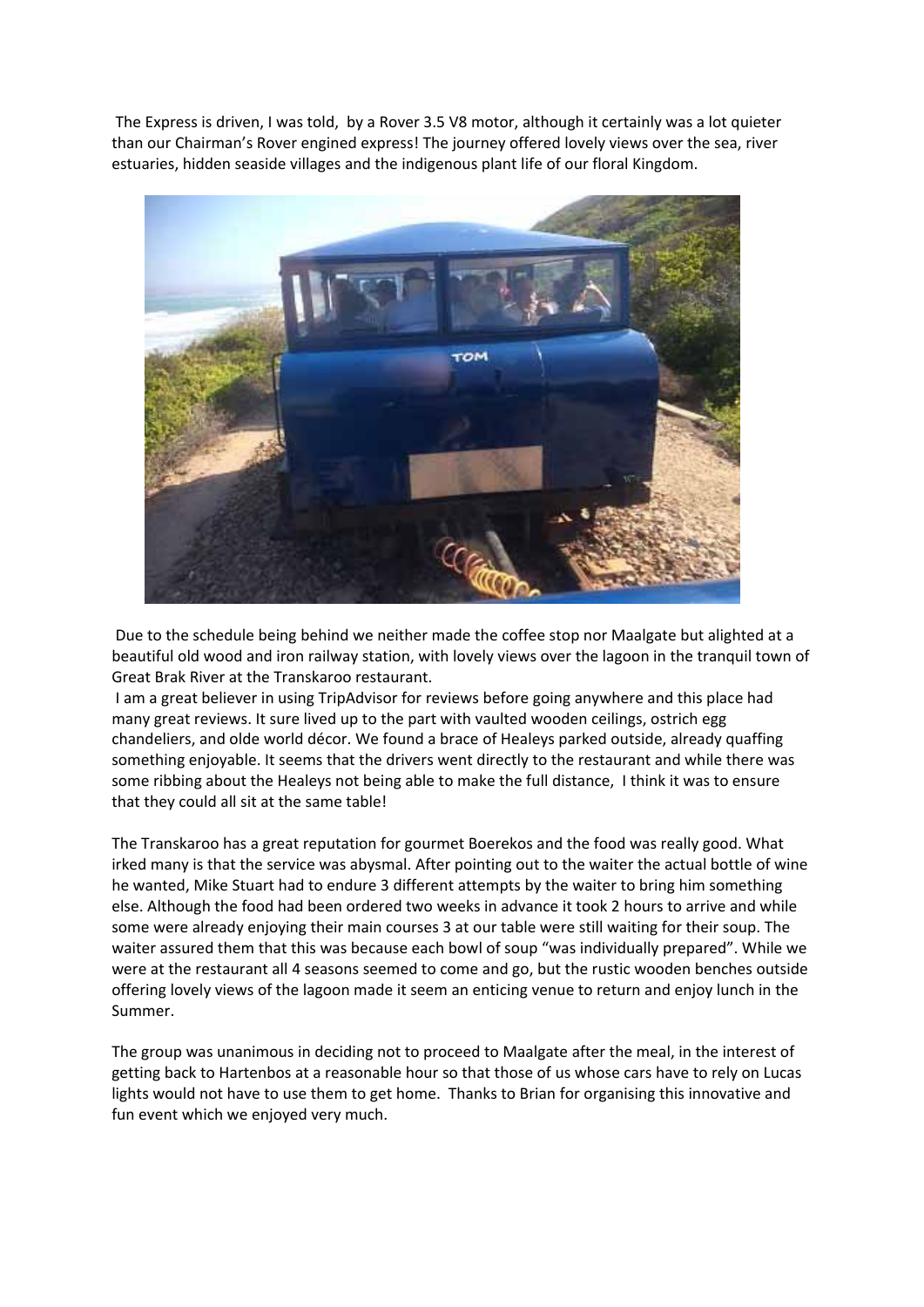## Ferrari 50<sup>th</sup> Anniversary Tour. Submitted by Alistair Gibb

2017 marked the 50<sup>th</sup> Anniversary of the The Ferrari Club of South Africa known as S.E.F.A.C (Southern Equatorial Ferrari Automobili Club) making it the oldest Ferrari owners club in the world outside of Italy.

To commemorate this momentous event a 10 day tour was planned leaving Johannesburg on 27<sup>th</sup> September and ending in Cape Town on the 7th October 2017. Participants from 11 countries - some Presidents of their respective clubs, formed part of the tour group of 80 Ferraris.

A track day was arranged at Kyalami preceding the start of the tour at which 180 Ferraris were present.

Knysna was fortunate enough to see the tour group for 2 nights on their way to Hermanus , Franschhoek and finally 3 days in Cape Town.

At the final photoshoot in Camps Bay in Cape Town there were 95 cars.

Petty fines were handed out on a daily basis and together with 2 big auctions a total of nearly R800 000 was raised – which will be handed over to the Lions Club of Knysna to be used for projects relating to the recent fires.

 Members who were fortunate enough to take part in this once in a life time tour will have made new friends and will take with them lasting memories

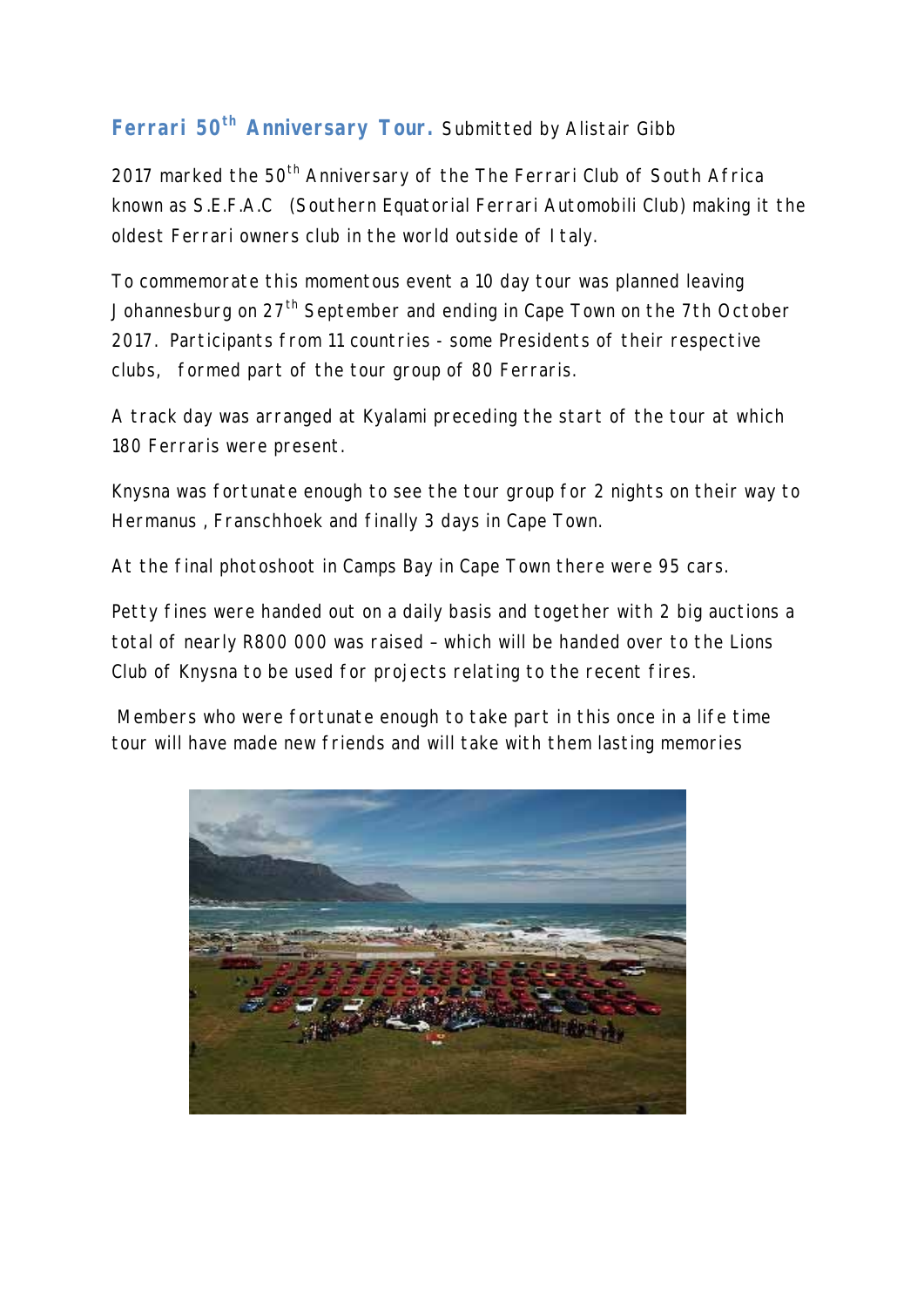## The new Traffic Violation and Demerit System:

### **How the demerit system works**

This system penalises drivers for traffic infringements using demerit points – with a demerit limit of 12 points.

If a driver's total demerit points exceed 12, their licence is suspended for three months for every demerit point over 12.

Once a driver's licence is suspended for the third time, it is cancelled and destroyed.

Drivers who continue to drive after their licence has been suspended are liable to a fine or imprisonment of up to one year.

The amount of demerit points a driver has accrued will reduce by one for every three months in which no demerits are incurred.

#### **Demerit points**

The applicable fines and demerits for traffic infringements are detailed below.

It is possible to accrue multiple demerit points in a single incident, as the points are awarded per violation.

| Infringement                                      | <b>Fine amount</b> | <b>Demerit points</b> |
|---------------------------------------------------|--------------------|-----------------------|
| <b>Licences and miscellaneous</b>                 |                    |                       |
| Driving an unregistered vehicle                   | R500               | 1                     |
| Driving an unlicensed vehicle                     | <b>R500</b>        | $\mathbf{1}$          |
| Driving a vehicle with licence plate not visible  | <b>R500</b>        | $\mathbf{1}$          |
| Driving without a driving licence                 | R1,250             | 4                     |
| Driving without a seat belt                       | R250               | $\mathbf 0$           |
| Driving under influence of intoxicating substance | Not set            | 6                     |
| Driving while holding and using a cellphone       | <b>R500</b>        | 1                     |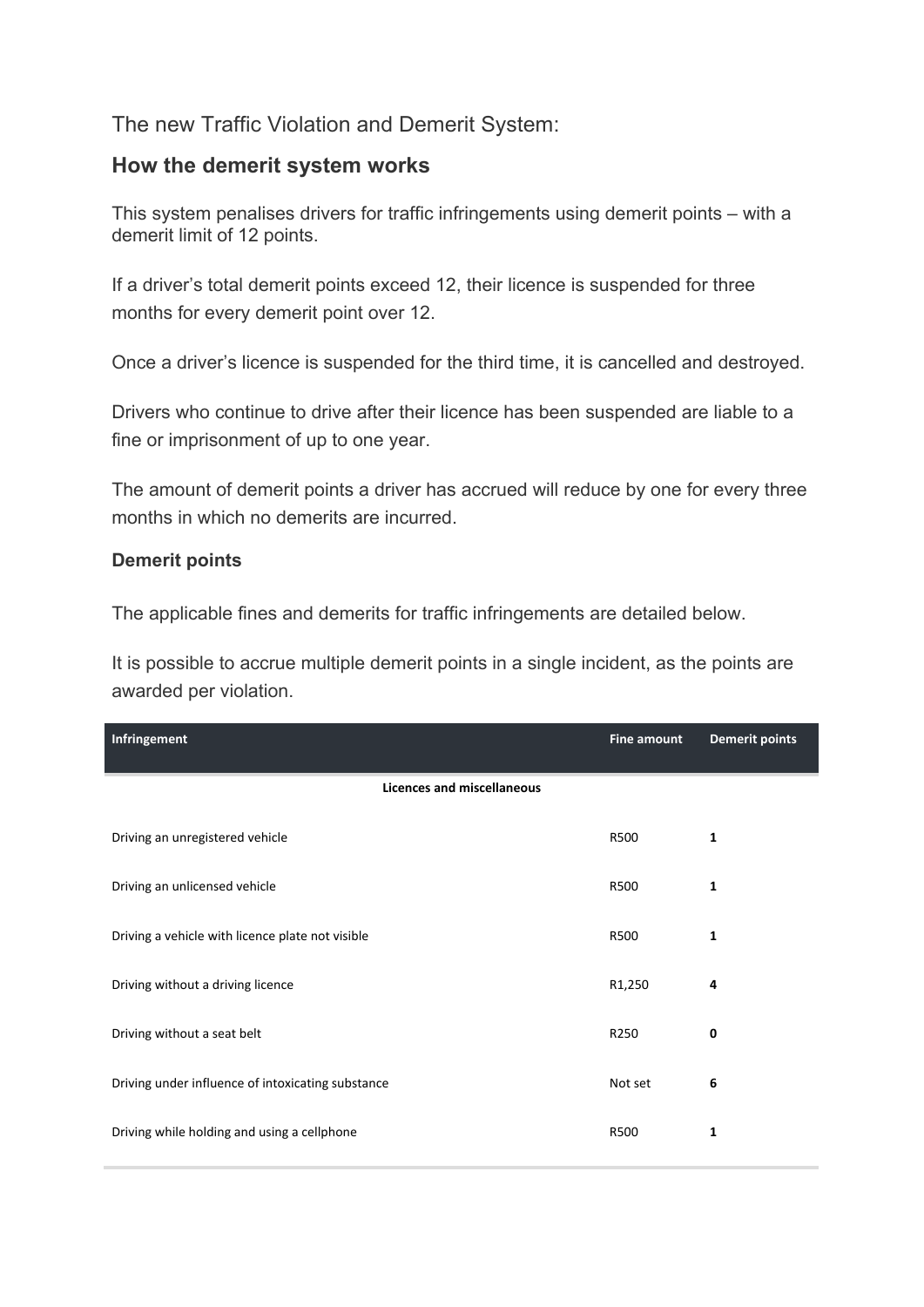| Infringement                                                          | <b>Fine amount</b> | <b>Demerit points</b>   |  |  |
|-----------------------------------------------------------------------|--------------------|-------------------------|--|--|
| <b>Failing to stop</b>                                                |                    |                         |  |  |
| Skipping a stop sign (light vehicles)                                 | R500               | $\mathbf 1$             |  |  |
| Skipping a stop sign (buses, trucks)                                  | R750               | $\overline{\mathbf{c}}$ |  |  |
| Skipping a red light (light vehicles)                                 | R500               | $\mathbf{1}$            |  |  |
| Skipping a red light (buses, trucks)                                  | R750               | $\mathbf 2$             |  |  |
| Failing to yield to a pedestrian                                      | R500               | $\mathbf 1$             |  |  |
| <b>Overtaking and overloading</b>                                     |                    |                         |  |  |
| Overtaking across a barrier line (light vehicles)                     | R500               | $\mathbf{1}$            |  |  |
| Overtaking across a barrier line (buses, trucks)                      | R750               | $\mathbf{2}$            |  |  |
| Overloading a vehicle with max 56,000kg combination mass by 12-13.99% | R1,500             | 5                       |  |  |
| Speeding                                                              |                    |                         |  |  |
| 81-85km/h in a 60km/h zone                                            | R750               | $\overline{\mathbf{c}}$ |  |  |
| 100km/h+ in a 60km/h zone                                             | Not set            | 6                       |  |  |
| 106-110km/h in an 80km/h zone                                         | R1,000             | 3                       |  |  |
| 120km/h+ in an 80km/h zone                                            | Not set            | 6                       |  |  |
| 121-125km/h in a 100km/h zone                                         | R750               | $\mathbf 2$             |  |  |
| 131-135km/h in a 100km/h zone                                         | R1,250             | 4                       |  |  |
| 140km/h+ in a 100km/h zone                                            | Not set            | 6                       |  |  |
| 131-135km/h in a 120km/h zone                                         | R250               | 0                       |  |  |
| 141-145km/h in a 120km/h zone                                         | R750               | $\mathbf 2$             |  |  |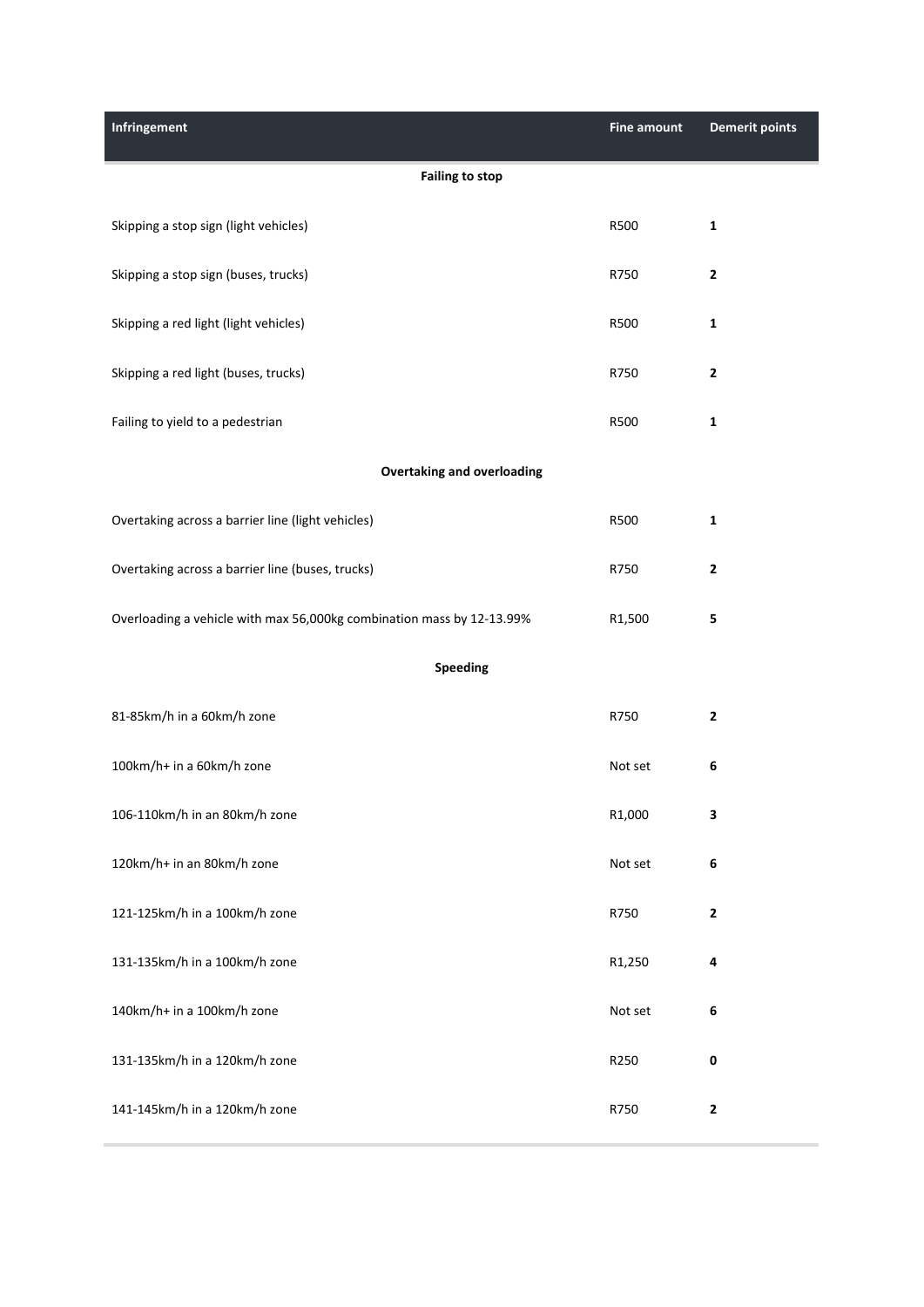| Infringement                  | Fine amount | Demerit points |
|-------------------------------|-------------|----------------|
| 151-155km/h in a 120km/h zone | R1,250      | 4              |
| 160km/h+ in a 120km/h zone    | Not set     | 6              |

## **FOR SALE: 1974 MGB Roadster**



In excellent condition. Recently re-sprayed, new tyres, new battery.

R160 000 Call George Clary 083 254 5371

We are scaling down and we are selling our classic car collection which consists of the following:

1970 White Triumph Spitfire Mark 111 R 120,000

1969 Grey MGBGT 1800cc 1969 R 99000

1965 British Green Mark 11 Jaguar 3.4 R 275000

1967 Grey S Type 3.8 Jaguar R 320000

1965 Light Blue Jaguar Mark 11 3.8 R 400000

1968 Light Blue S Type 3.8 R 320000

White 1958 Wolseley 15/50 R 100000

Gold Triumph Stag 1974 (Original Motor) R175000

1963 2 Tone blue and white Studebaker Grand Tourismo silver Hawk R320000

1959 Blue 1.5 Riley R 75995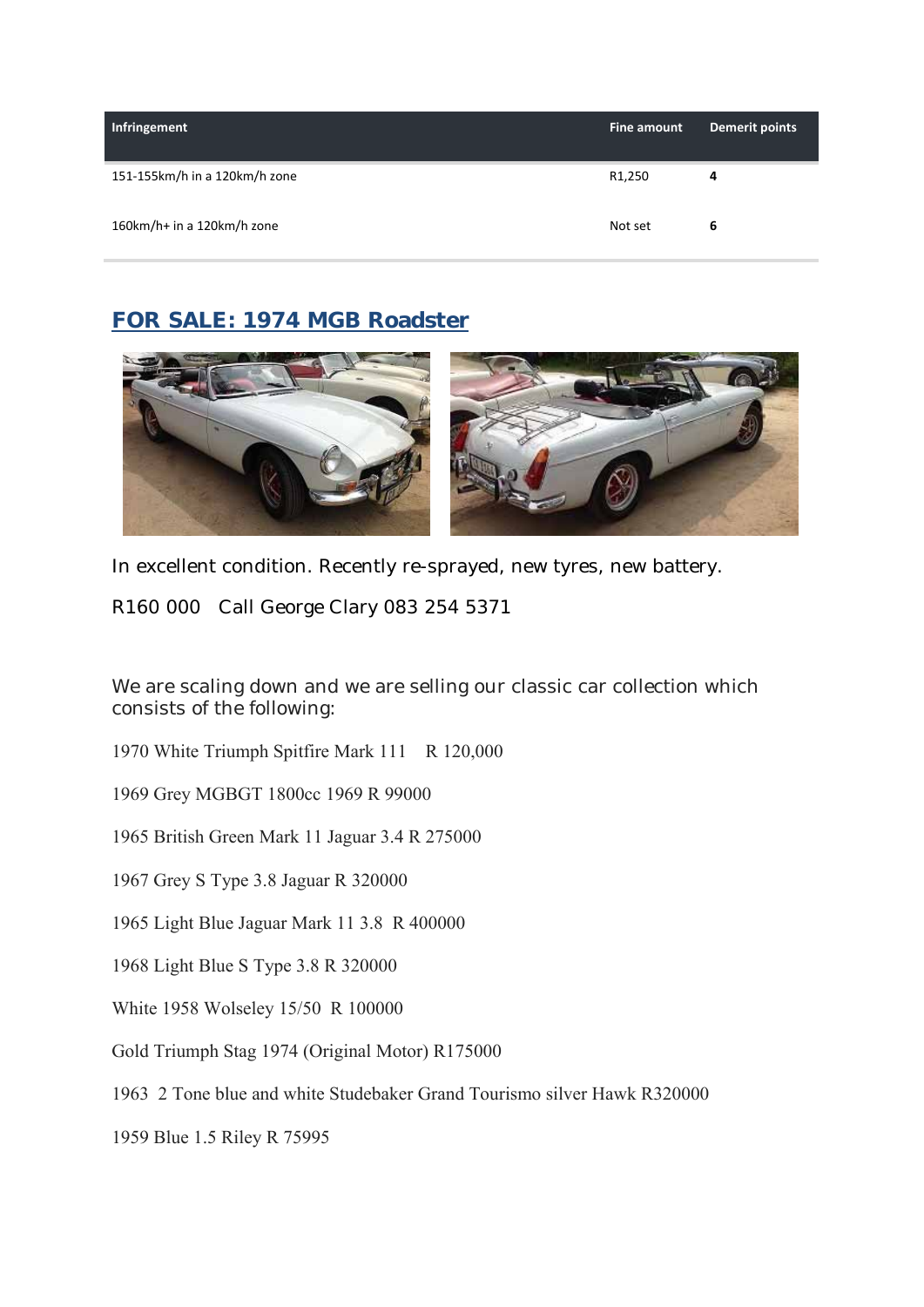Should you be interested in any of the above vehicles, please contact Elaine on 084 251 4327 or email aisheindia69@gmail.com. Photos available on request.

# **Welcome to our new members**

Connie & Makkie Scheepers, lives in Brenton on Sea, Knysna They own a 1960 Porsche 356BT, a 1960 Landrover SWB II, 1974 Landrover SWB II and a 1996 Porsche 913.

Leish & Ingrid Horak, lives in Belvidere. They own a 1948 MG TC, 1960 MG A, 1964 Austin Healey 3000 MKI, 1969 Mercedes 280 SLC.

Machiel & Johanna van Niekerk, lives in Sedgefield and owns a 1958 Morris Minor.

Roger & Gayle Newby, lives in Knysna and owns a 1989 Mercedes 300CE.

Hein & Marlisa Bruwer, lives in Knysna. (awaiting details)

Stuart & Sheila McAllister (awaiting details).

May you have many happy miles and smiles with our club.



**Our condolences….**

To Graham MacDonald on the loss of Margret.

Our thoughts and prayers are with you during this very difficult period.

To Wally, we wish you a speedy and complete recovery after your heart bi-pass operation. Hope to see you on the road soon.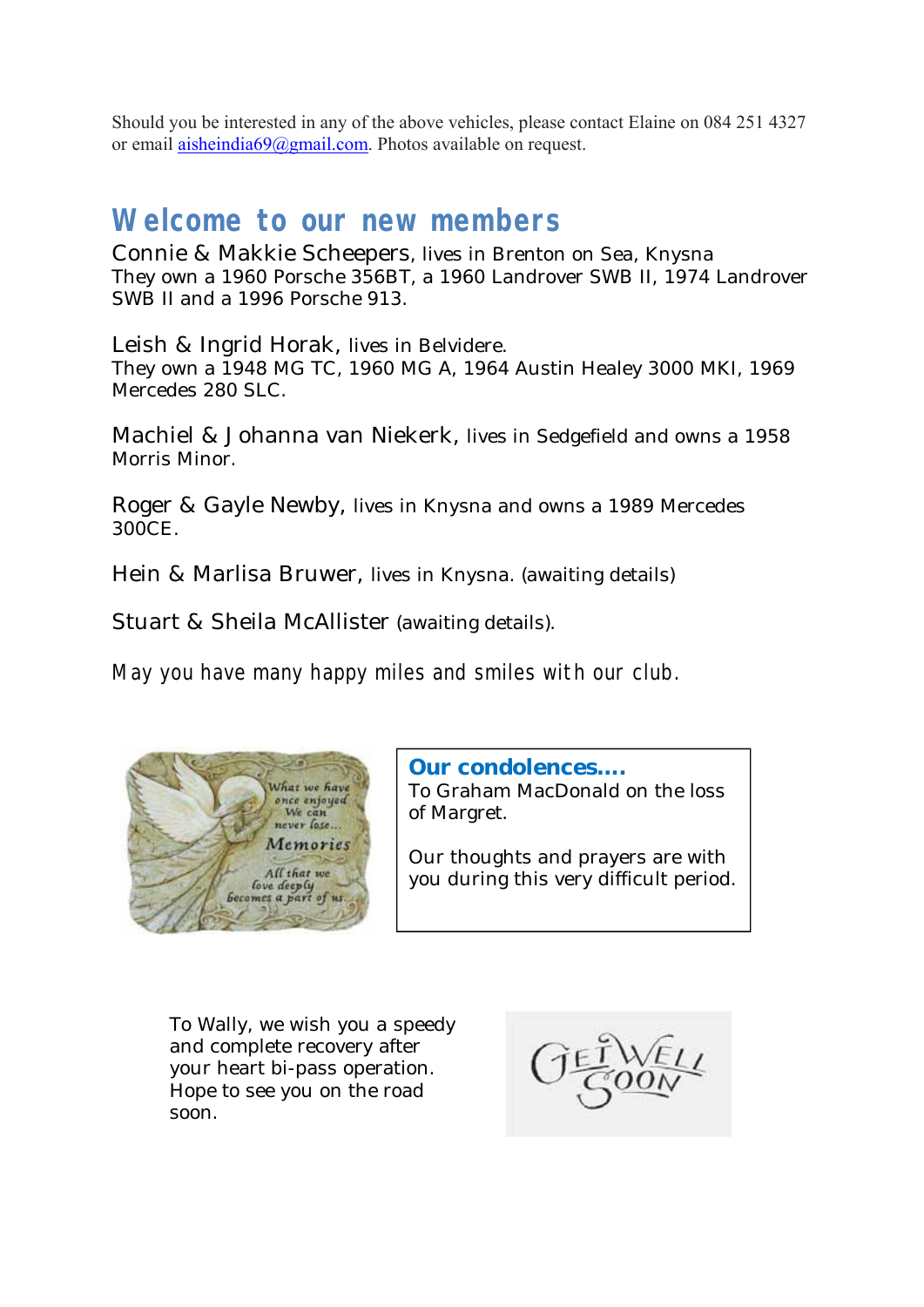## **SAVVA Technical Tip 125 – Safety Fuel Pump Cut‐offs**

The warning is that if you use or convert to using an electric fuel pump a cut–out should be installed to disconnect the electric pump should the vehicle be involved in an accident. If the engine is not running for whatever reason the pump should stop pumping.

To Quote Rob:

"I agree that the fitting of electric fuel pumps is a practical solution to the problem of cars that are not in use on a daily basis. I have also fitted electric pumps to some of my cars. During the carb era Ferrari also fitted an electric pump to his cars in addition to a mechanical pump. In some instances he fitted an electric pump and two mechanical pumps.

There is a problem with fitting an electric pump without some cut-out device in the electric circuit. Early fuel injected cars had an inertial cut-out switch which stopped the fuel from pumping when the car was subjected to an impact. This could also be a problem when driving on some of our bumpy roads.

There are two solutions:

- Fit an inertial cut- out switch.
- Fit a pressure sensing switch to the oil supply which would cut off the electricity to the pump if the engine is not running.

It might be possible to use the oil pressure warning light switch but I have not tried this. You will have to fit a press- button over riding switch to get the car started before the oil pressure has had time to build up.

Good Luck



PS. Ideally the electric pump should be used for priming the carb and then switched off and the mechanical one then taking over."





It's the new Burkhatti Veilon!